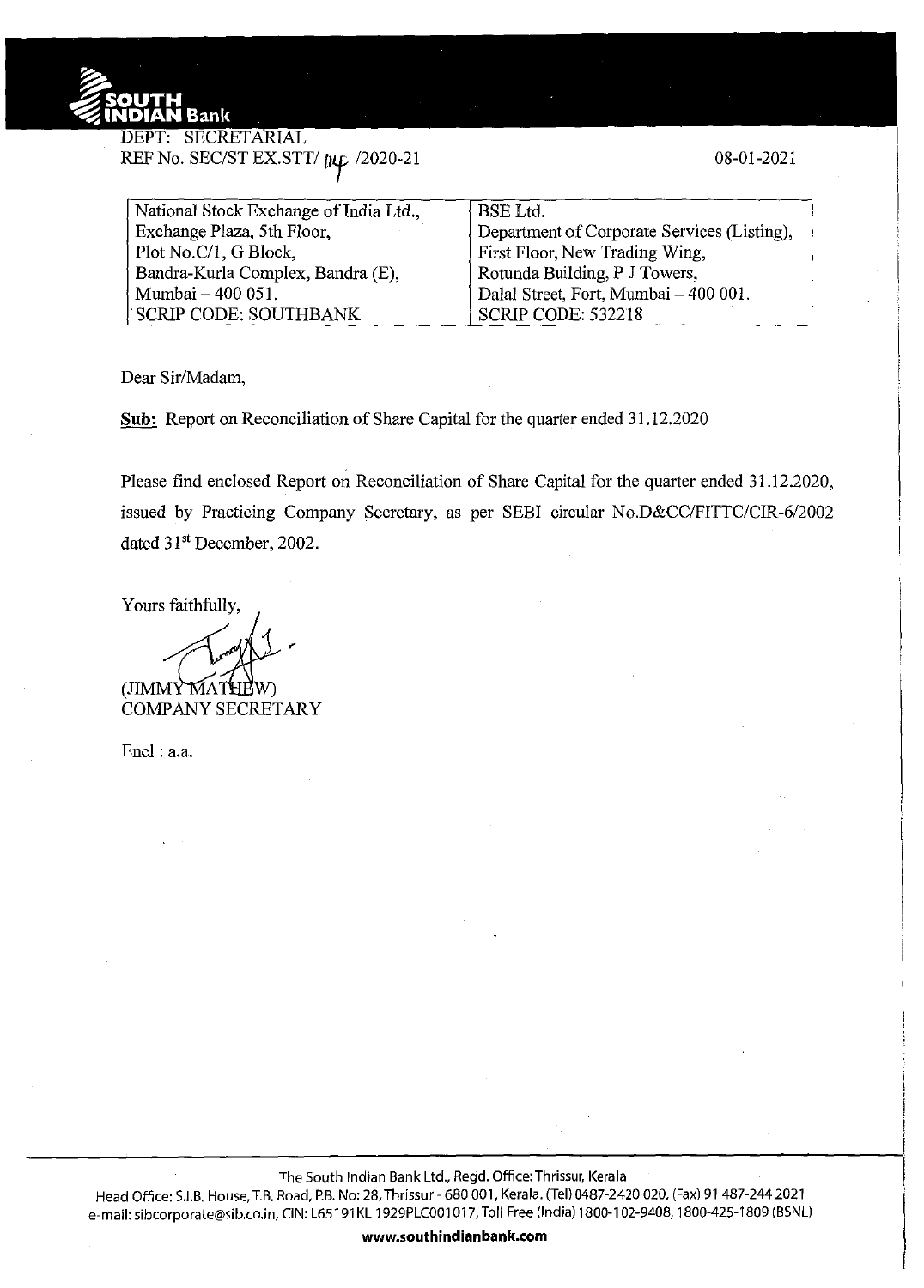Cs S. **Ananthanarayan,** B. Com., (Hons). FCS **Company Secretary** 

## **REPORT ON RECONCILIATION OF SHARE CAPITAL**

- 1. For Quarter Ended : December 31, 2020
- 2. ISIN : INE683A01023
- 3. Face value  $\qquad \qquad : \qquad \text{Re} \quad 1/-$

4. Name of the Company : THE SOUTH INDIAN BANK LIMITED

- 5. Registered Office SIB House, T. B. Road, Mission Quarters, **THRISSUR 680 001**
- 6. Address for correspondence : SIB House, T<sub>.</sub> B. Road, Mission Quarters, THRISSUR 680 001

7. Telephone No. & Fax 0487- 2429333 and 2424760

8. Email Address: ho2006@sib.co.in

9. Names of the Exchanges where the Company's securities are listed: BSE and. NSE.

|     |                                                                                               | Number of<br>Shares | % of<br>total<br><b>Issued Capital</b> |
|-----|-----------------------------------------------------------------------------------------------|---------------------|----------------------------------------|
| 10. | <b>Issued capital</b>                                                                         | 1,809,722,151       | 100.00                                 |
| 11. | Listed Capital(in all the Exchanges as<br>per company's records) as per<br>company's records) | 1,809,722,151       | 100.00                                 |
| 12. | Held in dematerialized form in CDSL                                                           | 657,075,574         | 36.31                                  |
| 13. | Held in dematerialized form in NSDL                                                           | 1 078 446 032       | 59.59                                  |
| 14. | Held in physical form                                                                         | 74,200,545          | 4.10                                   |
| 15. | Total number of shares(12+13+14)                                                              | 1,809,722,151       | 100.00                                 |

16. Reasons for difference, if any, between 10 &15, 11&15:

17. Certifying the details of changes in share capital during the quarter under consideration as per table below: per table below:

| <b>Particulars</b> | No. of<br><b>Shares</b> | Applied/Not<br>applied for<br>listing | Listed on<br>Stock<br>Exchanges | Whether<br>intimated<br>to CDSL | Whether<br>intimated<br>to NSDL | In principle<br>approval<br>pending from<br>SE (Specify |
|--------------------|-------------------------|---------------------------------------|---------------------------------|---------------------------------|---------------------------------|---------------------------------------------------------|
|                    |                         |                                       |                                 |                                 | $\tilde{\phantom{a}}$           | names)                                                  |

NIL

16/16, RAMS, 3rd Main Road, Gandhi Nagar, Adyar, Chennai - 600 020. Rhone: 2441 6933, Mobile: 98400 47653 E-mail : geetakumar2000@yahoo.com